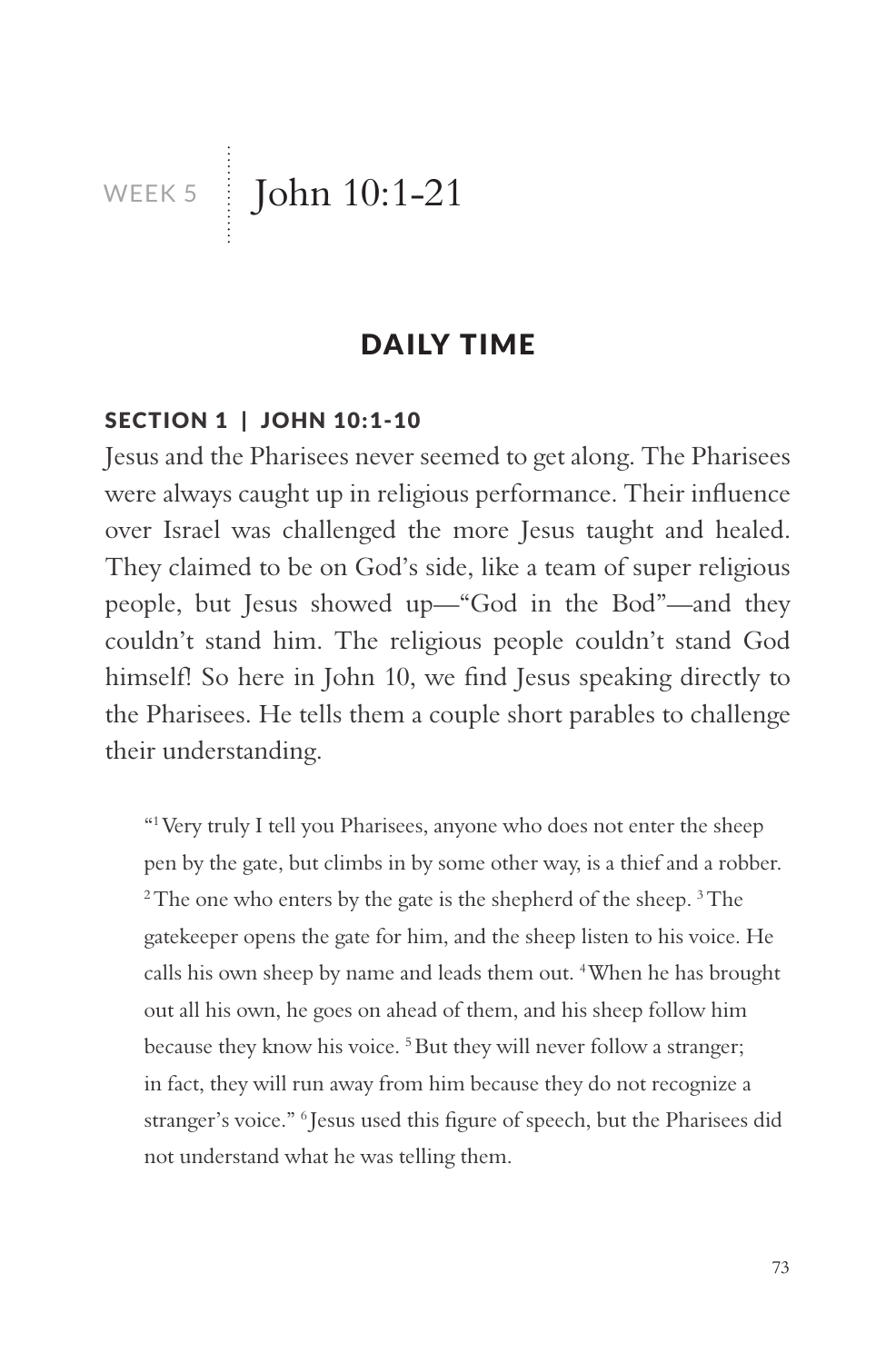7 Therefore Jesus said again, "Very truly I tell you, I am the gate for the sheep. 8 All who have come before me are thieves and robbers, but the sheep have not listened to them. <sup>9</sup> I am the gate; whoever enters through me will be saved. They will come in and go out, and find pasture. 10 The thief comes only to steal and kill and destroy; I have come that they may have life, and have it to the full."

- Jesus calls himself both the shepherd and the gate, what do these metaphors mean?
- Jesus says, "whoever enters through me will be saved." How does this challenge the Pharisees?
- Jesus came to give "life to the full." How does Jesus offer you "life to the full" today?

#### SECTION 2 | JOHN 10:11-21

One of the big problems with the Pharisees was that they thought God was only on their side. People who weren't like them and didn't follow the same religious rules were unwelcome and unworthy. In the last section, Jesus said that he is the gate, and only through him can we enter into God's life. In this passage he continues using the shepherd metaphor and extends it in surprising ways.

<sup>11</sup> "I am the good shepherd. The good shepherd lays down his life for the sheep. 12 The hired hand is not the shepherd and does not own the sheep.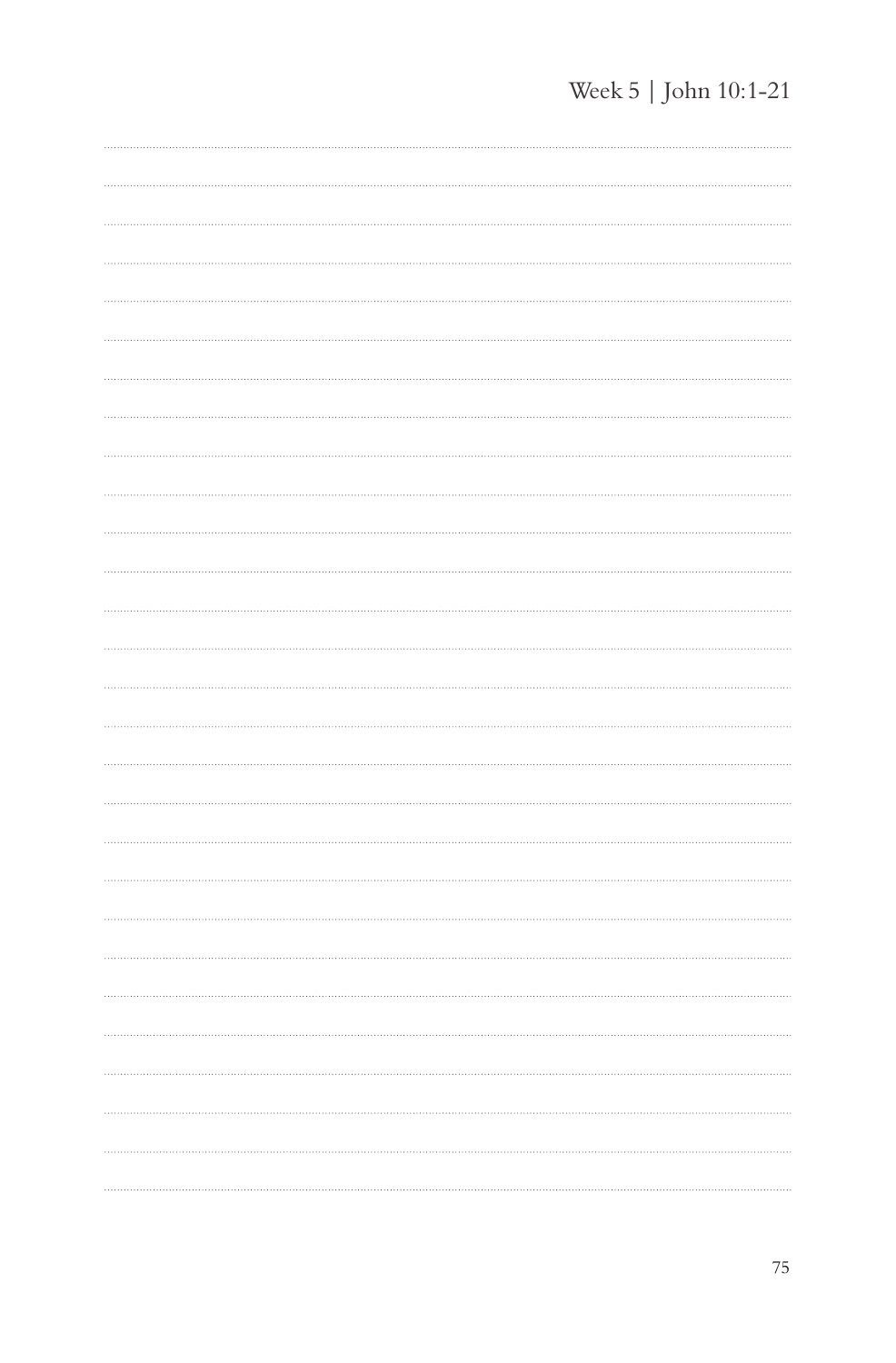So when he sees the wolf coming, he abandons the sheep and runs away. Then the wolf attacks the flock and scatters it. 13 The man runs away because he is a hired hand and cares nothing for the sheep.

<sup>14</sup> "I am the good shepherd; I know my sheep and my sheep know me— <sup>15</sup> just as the Father knows me and I know the Father—and I lay down my life for the sheep. 16 I have other sheep that are not of this sheep pen. I must bring them also. They too will listen to my voice, and there shall be one flock and one shepherd. 17 The reason my Father loves me is that I lay down my life—only to take it up again. 18 No one takes it from me, but I lay it down of my own accord. I have authority to lay it down and authority to take it up again. This command I received from my Father." <sup>19</sup> The Jews who heard these words were again divided. <sup>20</sup> Many of them said, "He is demon-possessed and raving mad. Why listen to him?" <sup>21</sup> But others said, "These are not the sayings of a man possessed by a demon. Can a demon open the eyes of the blind?"

**P** What is paradoxical about verses 10 and 11?



What does Jesus mean when he says, "I have other sheep that are not of this sheep pen?"

Jesus says he knows his sheep as intimately as he knows the Father. Does this intimate knowledge scare you? Does it encourage you? Why?

### SECTION 3 | PSALM 23

Before King David was...*King* David...he was a shepherd. In fact, when the prophet Samuel went looking for a new king of Israel,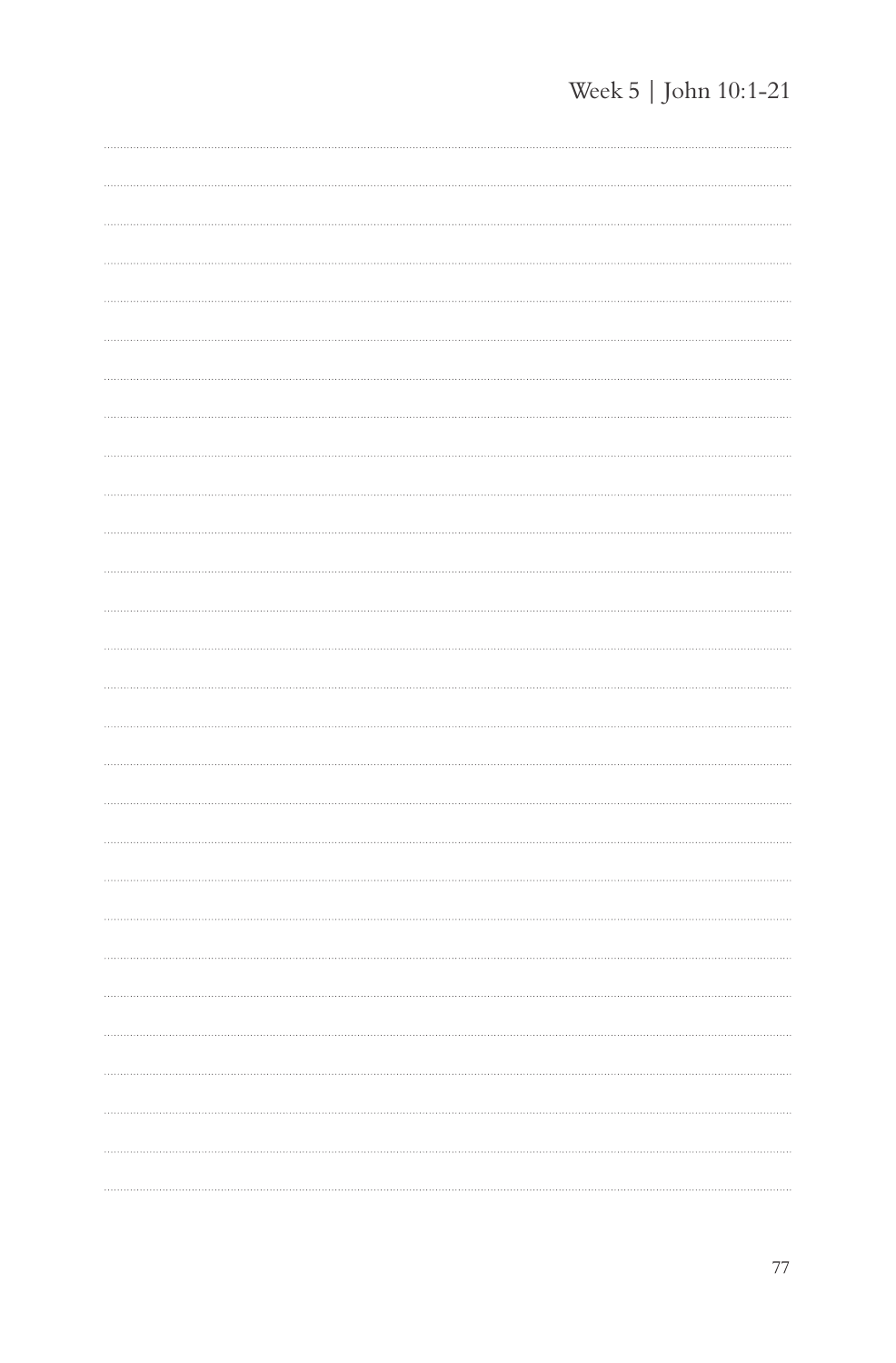he found David out with the sheep. King David was the precursor to the true king, the Good Shepherd (a descendant of David himself)—*Jesus*! Written by King David, Psalm 23 is one of the great passages in all of scripture. Read and reflect on how it points to Jesus, the Good Shepherd.

#### PSALM 23 A PSALM OF DAVID

<sup>1</sup> The Lord is my shepherd, I lack nothing. <sup>2</sup>He makes me lie down in green pastures, he leads me beside quiet waters, <sup>3</sup> he refreshes my soul. He guides me along the right paths for his name's sake. 4 Even though I walk through the darkest valley, I will fear no evil, for you are with me; your rod and your staff, they comfort me. 5 You prepare a table before me in the presence of my enemies. You anoint my head with oil; my cup overflows. 6 Surely your goodness and love will follow me all the days of my life, and I will dwell in the house of the Lord forever. .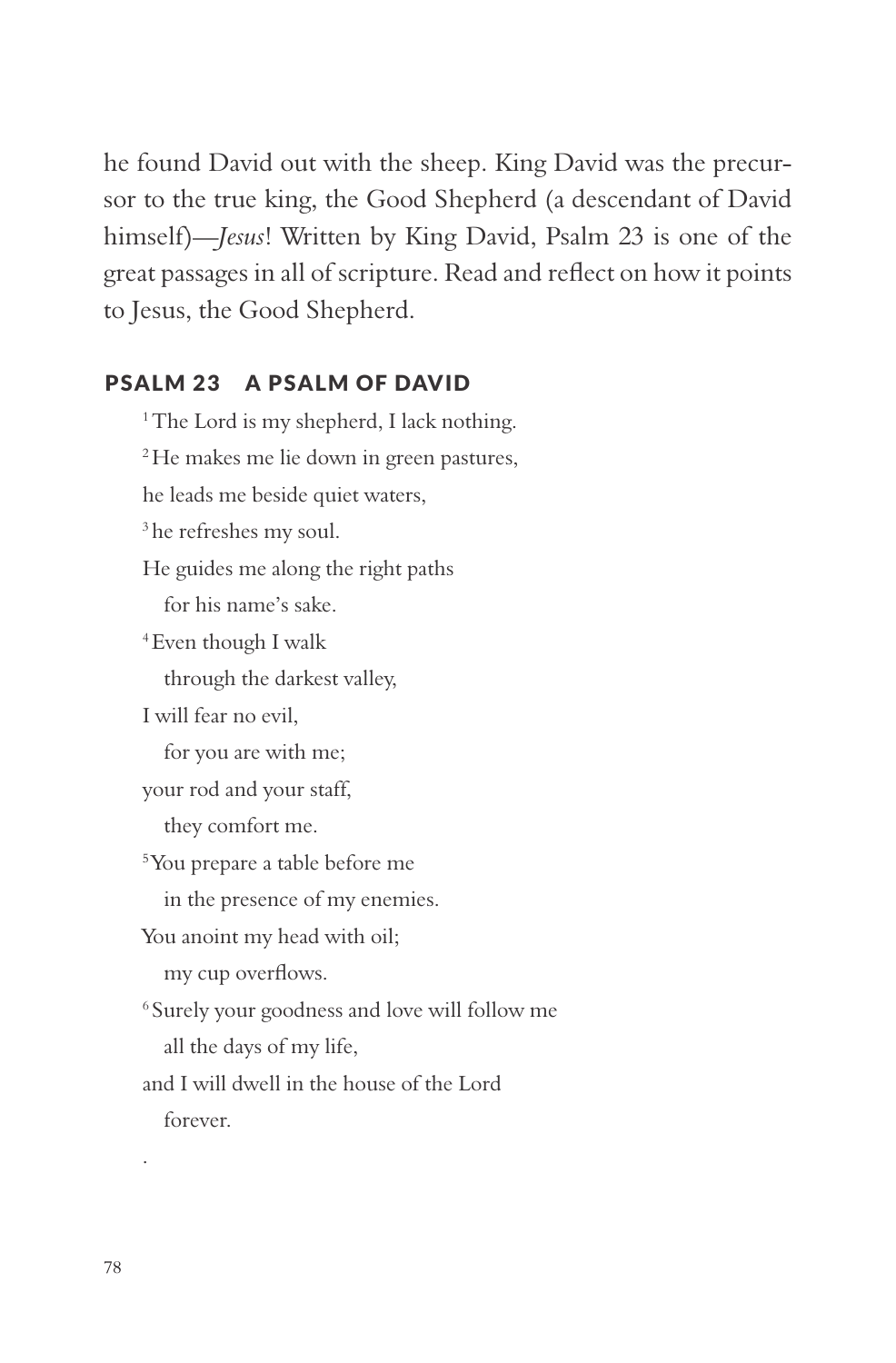| $\frac{1}{2}$ |
|---------------|
|               |
|               |
|               |
|               |
|               |
|               |
|               |
|               |
|               |
|               |
|               |
|               |
|               |
|               |
|               |
|               |
|               |
|               |
|               |
|               |
|               |
|               |
|               |
|               |
|               |
|               |
|               |
|               |
|               |
|               |
|               |
|               |
|               |
|               |
|               |
|               |
|               |
|               |
|               |
|               |
|               |
|               |
|               |
|               |
|               |
|               |
|               |
|               |
|               |
|               |
|               |
|               |
|               |
|               |
|               |
|               |
|               |
|               |
|               |
|               |
|               |
|               |
|               |
|               |
|               |
|               |
|               |
|               |
|               |
|               |
|               |
|               |
|               |
|               |
|               |
|               |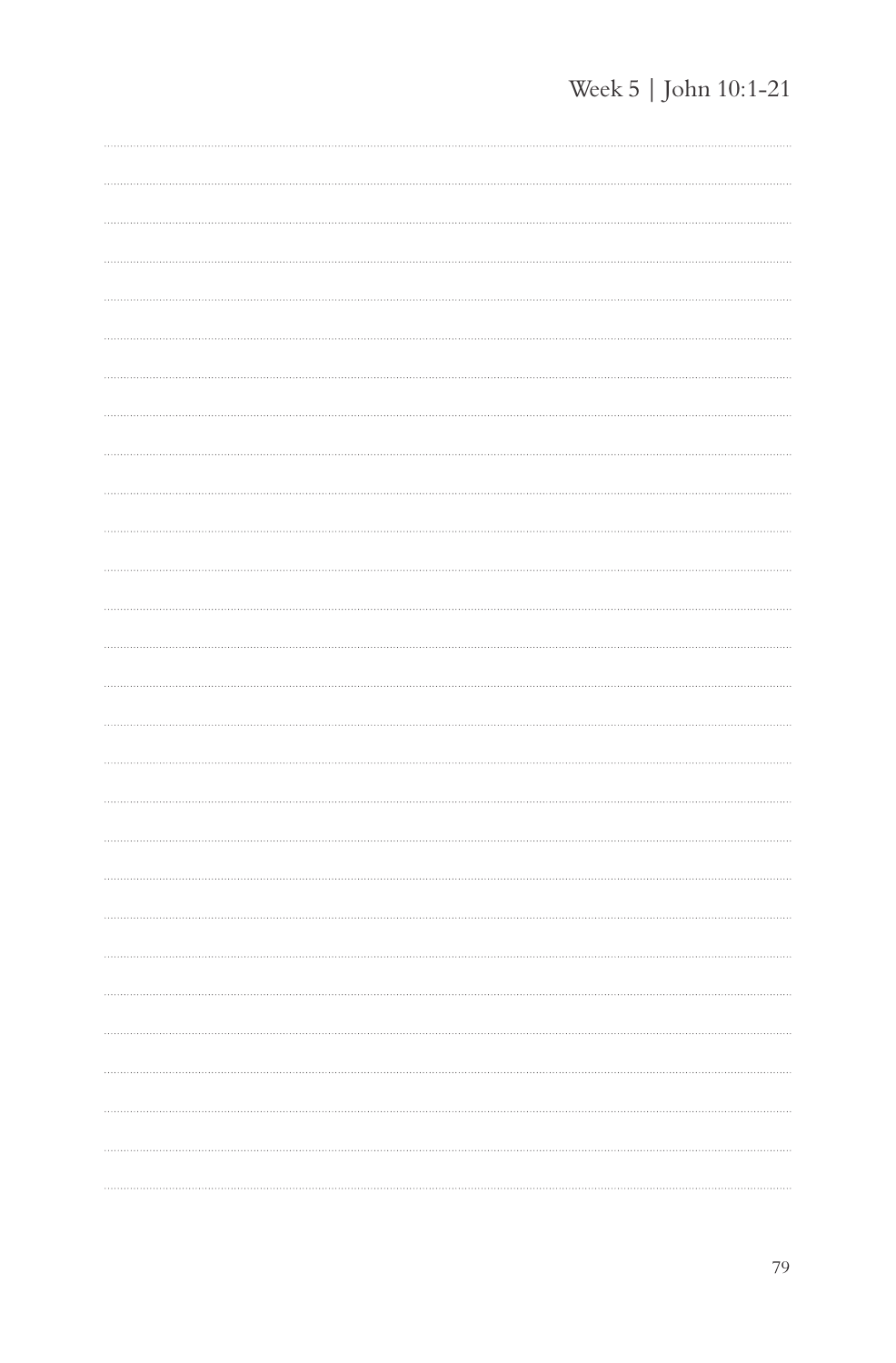What does it mean for God to be your shepherd?

How does this depiction of God encourage you?

# GROUP TIME

#### WEEK 5 - THE ADMISSIONS OFFICE

Do you remember applying to school? For some of us it was more recent than others! You had to submit test scores, your GPA, and make yourself seem like you were going to be President by age 25. (Yeah, I know that isn't constitutionally possible, but whatever.) It was all about *your performance*. Who was worth giving scholarships to? Who measured up? Who gets in?

The Pharisees were kind of like the admissions office. They thought that the people who were good enough, who prayed enough or who were religious enough would get God's blessing. They thought everything depended on *their performance*. When Jesus showed up, he began to teach that God's kingdom was available to any who would believe in him. There was no measuring up, but simply the free gift of grace. Jesus—the Good Shepherd—invites us into "real and eternal life." He is the Good Shepherd who lays down his life for his sheep. *His performance* is our "admission" into life with God.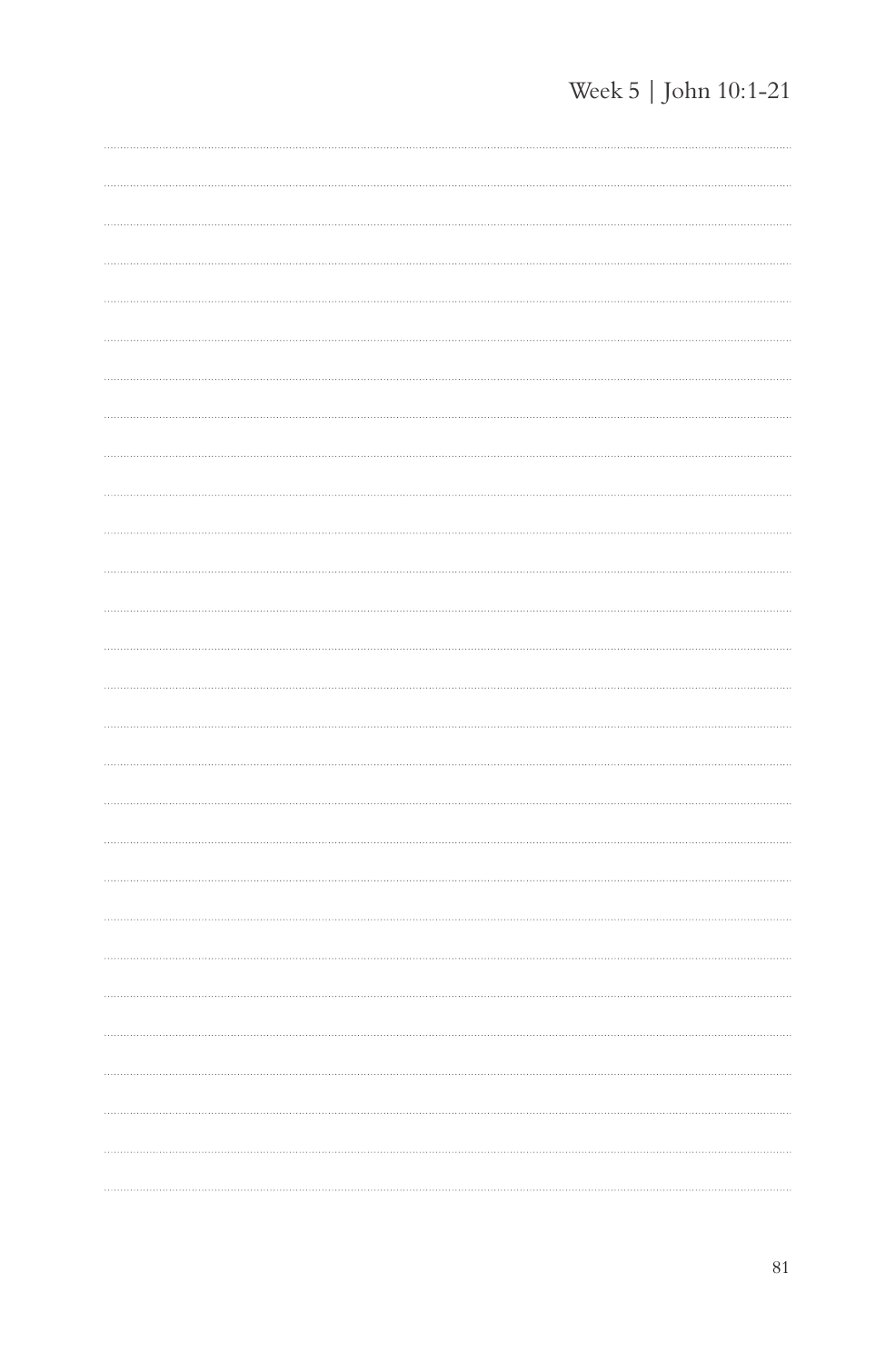#### JOHN 10:1-21 (MSG)

<sup>1-5</sup> "Let me set this before you as plainly as I can. If a person climbs over or through the fence of a sheep pen instead of going through the gate, you know he's up to no good—a sheep rustler! The shepherd walks right up to the gate. The gatekeeper opens the gate to him and the sheep recognize his voice. He calls his own sheep by name and leads them out. When he gets them all out, he leads them and they follow because they are familiar with his voice. They won't follow a stranger's voice but will scatter because they aren't used to the sound of it."

6-10 Jesus told this simple story, but they had no idea what he was talking about. So he tried again. "I'll be explicit, then. I am the Gate for the sheep. All those others are up to no good—sheep stealers, every one of them. But the sheep didn't listen to them. I am the Gate. Anyone who goes through me will be cared for—will freely go in and out, and find pasture. A thief is only there to steal and kill and destroy. I came so they can have real and eternal life, more and better life than they ever dreamed of.

11-13 "I am the Good Shepherd. The Good Shepherd puts the sheep before himself, sacrifices himself if necessary. A hired man is not a real shepherd. The sheep mean nothing to him. He sees a wolf come and runs for it, leaving the sheep to be ravaged and scattered by the wolf. He's only in it for the money. The sheep don't matter to him. 14-18 "I am the Good Shepherd. I know my own sheep and my own sheep know me. In the same way, the Father knows me and I know the Father. I put the sheep before myself, sacrificing myself if necessary. You need to know that I have other sheep in addition to those in this pen. I need to gather and bring them, too. They'll also recognize my voice. Then it will be one flock, one Shepherd. This is why the Father loves me: because I freely lay down my life. And so I am free to take it up again. No one